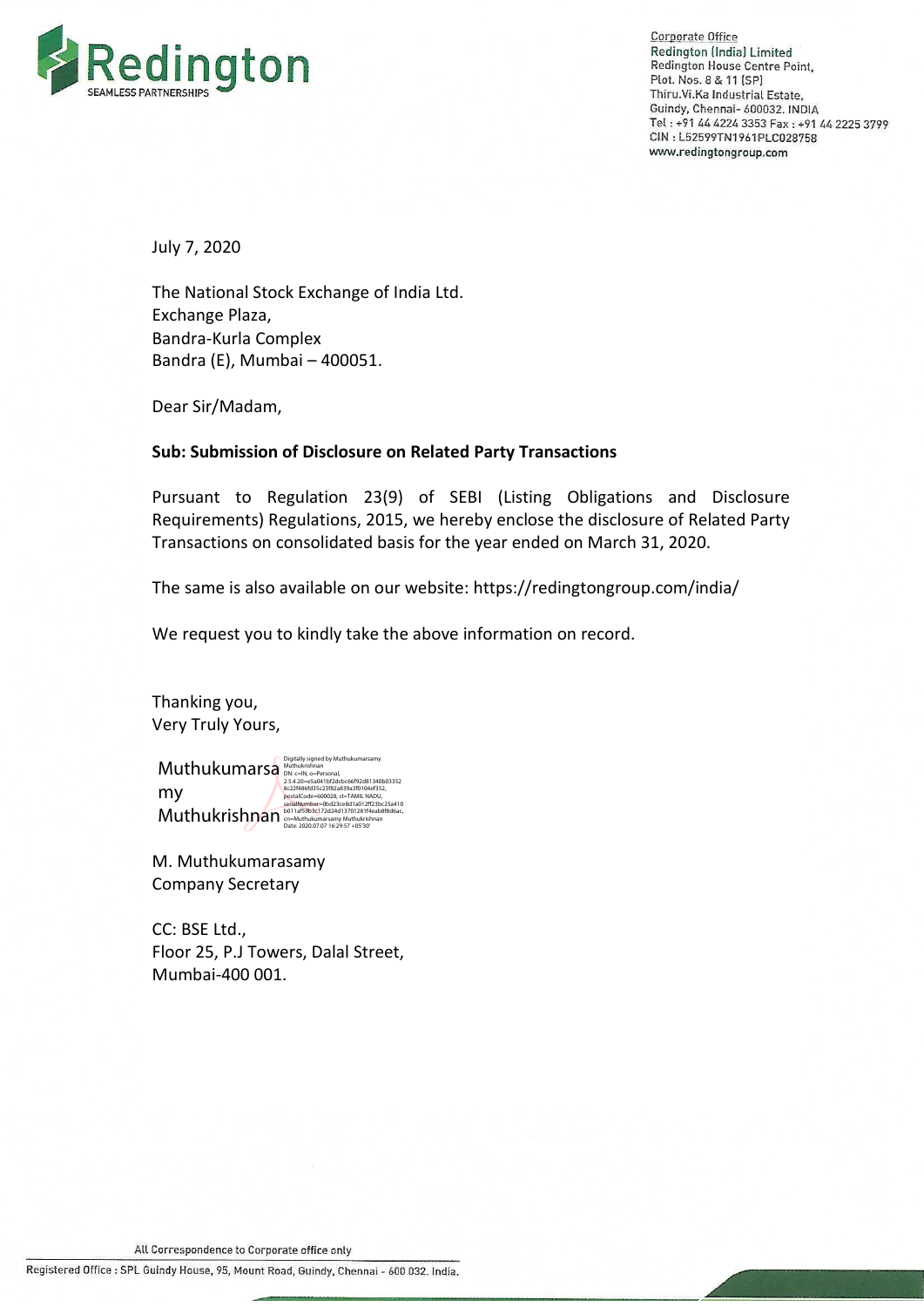

### **1. Related party disclosures**

# **(a) Remuneration to Key Management Personnel (KMP)**

Mr. Raj Shankar, Managing Director Mr. S. V. Krishnan, Chief Financial Officer and Whole Time Director (Appointed as Whole Time Director w.e.f. May 22, 2019) Mr. Kasturi Rangan (Resigned as Whole Time Director w.e.f. May 22, 2019)

(Refer note 2 for details of remuneration paid to KMP)

### **(b) Names of the related parties**

| Parties having Significant influence on the<br>Company | Synnex Mauritius Limited, Mauritius *<br>Synnex Australia Pty Limited* |  |
|--------------------------------------------------------|------------------------------------------------------------------------|--|
| Associate                                              | Redington (India) Investments Limited                                  |  |
| Subsidiary of the associate                            | Currents Technology Retail (India)<br>Limited $*$                      |  |

\* Represents related parties with whom transactions have taken place during the year.

|                                     |                                             | ₹ in Crores                                 |
|-------------------------------------|---------------------------------------------|---------------------------------------------|
| <b>Nature of Transactions</b>       | For the year ended<br><b>March 31, 2020</b> | For the year ended<br><b>March 31, 2019</b> |
|                                     | Parties having                              | Parties having                              |
|                                     | Significant Influence                       | Significant Influence                       |
| <b>Synnex Mauritius Limited</b>     |                                             |                                             |
| Dividend paid                       | 71.66                                       | 22.63                                       |
| <b>Synnex Australia Pty Limited</b> |                                             |                                             |
| Service income                      | 0.32                                        | 0.14                                        |
| Trade receivable at the year end    |                                             | 0.08                                        |

|                                                      |                                             | $\bar{z}$ in Crores                         |
|------------------------------------------------------|---------------------------------------------|---------------------------------------------|
| <b>Nature of Transactions</b>                        | For the year ended<br><b>March 31, 2020</b> | For the year ended<br><b>March 31, 2019</b> |
|                                                      | Subsidiary of<br>Associate                  | Subsidiary of associate                     |
| <b>Currents Technology Retail (India)</b><br>Limited |                                             |                                             |
| Sale of goods                                        | 19.74                                       | 21.95                                       |
| Interest income                                      | 0.77                                        | 2.33                                        |
| Purchase of intangible assets                        | 9.91                                        |                                             |
| Service charges – expense                            | 0.86                                        |                                             |
| Loan disbursed                                       | 33.10                                       | 63.40                                       |
| Loan settled                                         | 58.20                                       | 66.30                                       |
| Write off of loans                                   | 6.90                                        |                                             |
| Write off of account receivables                     | 10.36                                       |                                             |